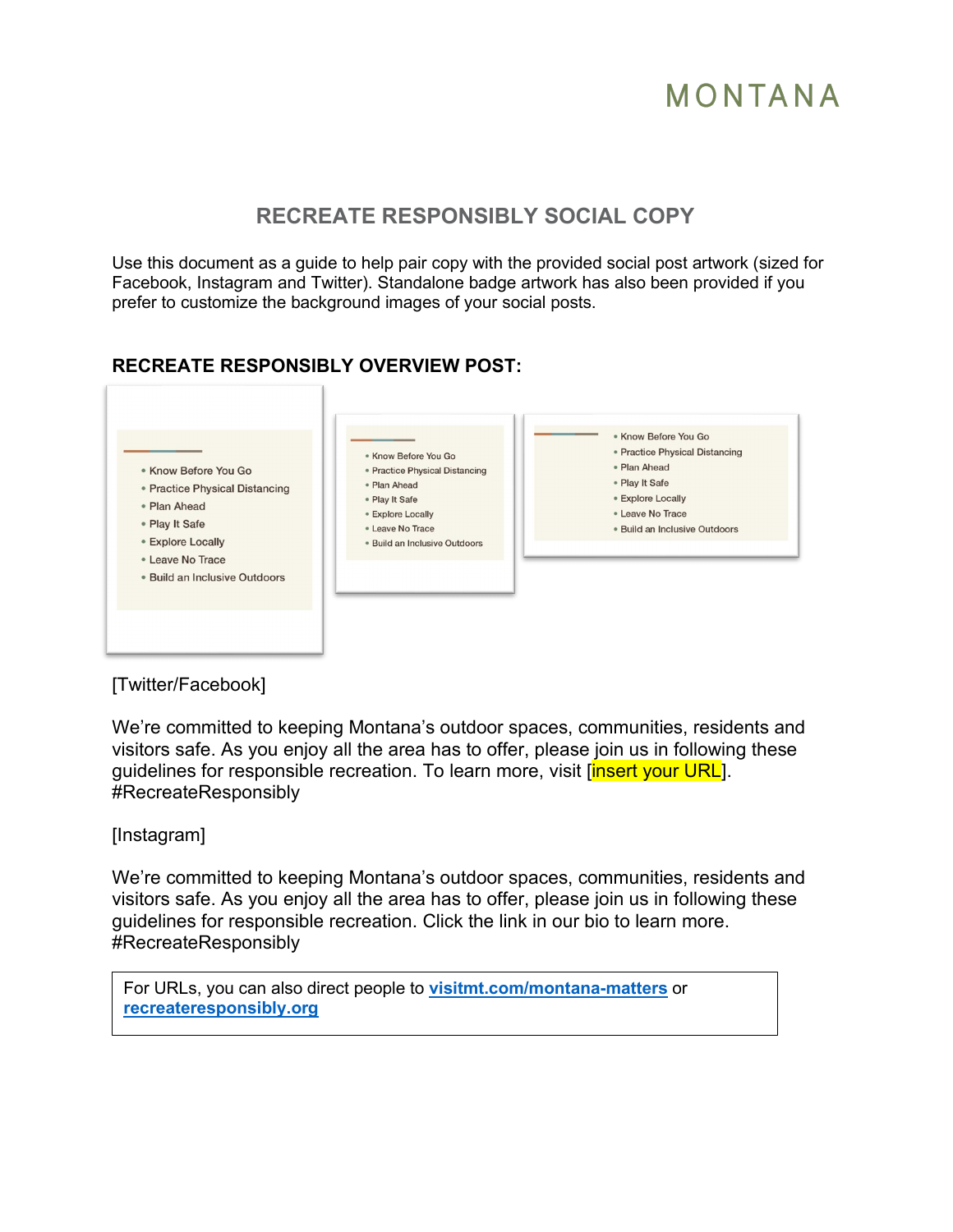### **ACTION-SPECIFIC POSTS:**



### **Know Before You Go**

### [ALL]

One way to #RecreateResponsibly is to check the status of the place you'd like to visit before arriving. It's good to have a backup plan if your destination is closed or crowded.

**Option to customize**: Add your hours, capacity limit, how to make reservations or anything else that would be helpful for people to know before arriving at your destination.

### **Practice Physical Distancing**

[ALL]

On the trail, make sure to give others space and be prepared to cover your nose or mouth. Keep your groups small and stay home if you're sick. #RecreateResponsibly

**Option to customize:** Add details or specific quidelines about the space at your destination. If your destination doesn't include trails, swap it out for what you do offer (river, campgrounds, picnic areas, etc.).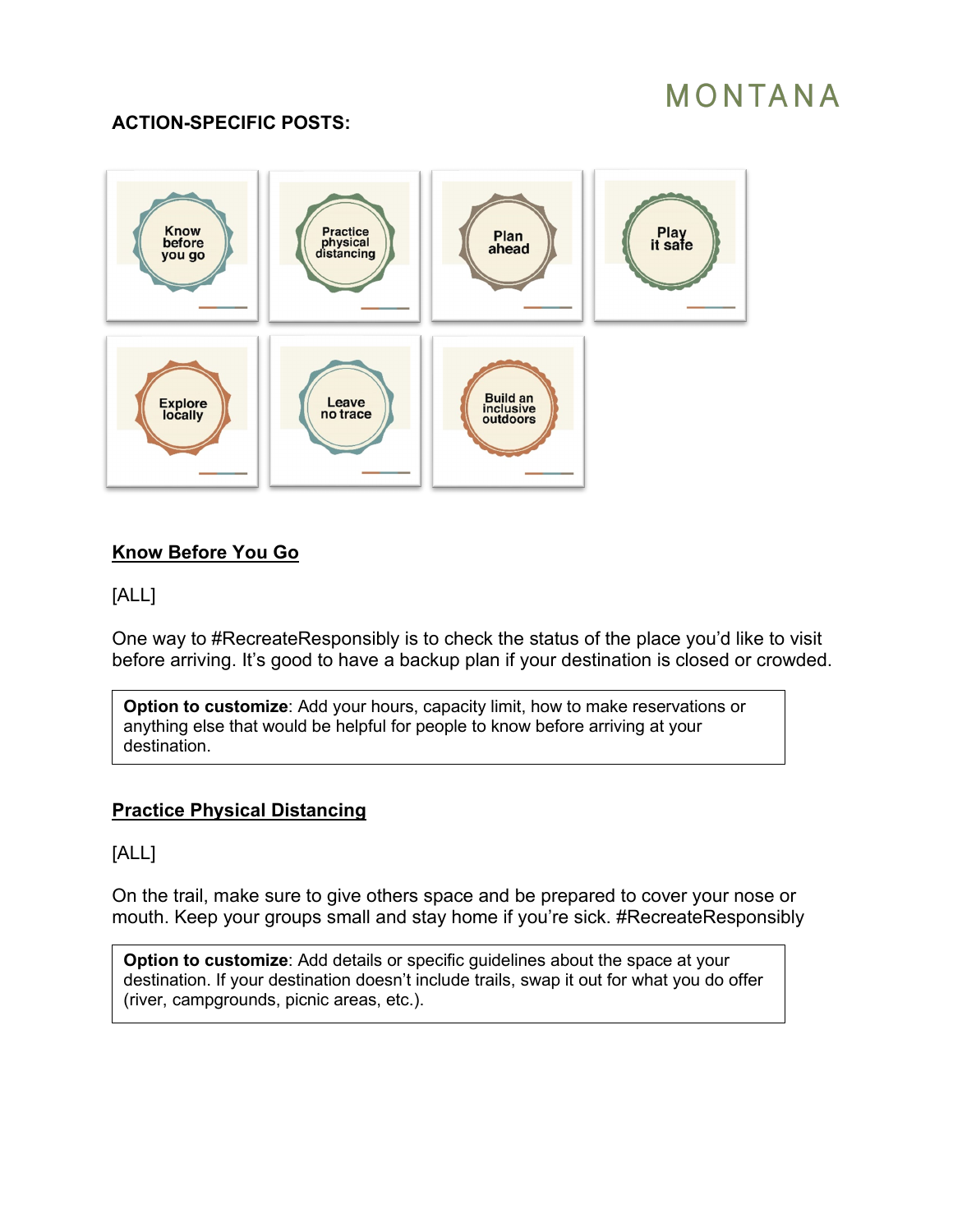### **Plan Ahead**

[ALL]

Before you #RecreateResponsibly, check our local regulations for the latest safety measures. Facilities might be closed, so consider packing a lunch and bring essentials like hand sanitizer and a face covering.

**Option to customize**: Mention if your destination has any closures or limited hours.

### **Play It Safe**

[ALL]

As you #RecreateResponsibly, have fun but know your limits. Take it slow and choose lower-risk activities to help our strained search and rescue operations and health care resources.

**Option to customize:** Consider adding safety tips specific to your area or activities, or where people can go to learn more about safe recreation.

#### **Explore Locally**

[ALL]

Our home is full of local parks, trails and public spaces. Explore locally while being mindful of your impact on the surrounding communities. #RecreateResponsibly

**Option to customize**: Swap "our home" with you specific area or destination. Share ideas for local places to go, or where people can find a list of area attractions.

#### **Leave No Trace**

[ALL]

How can you #RecreateResponsibly? Leave no trace by cleaning up properly and taking your trash with you. It's important to respect public lands and waters, as well as Native and local communities.

**Option to customize**: Mention access (or lack of access) to trash and recycling at your destination, or how leaving trash can negatively impact your destination (wildlife, pollution, etc.).